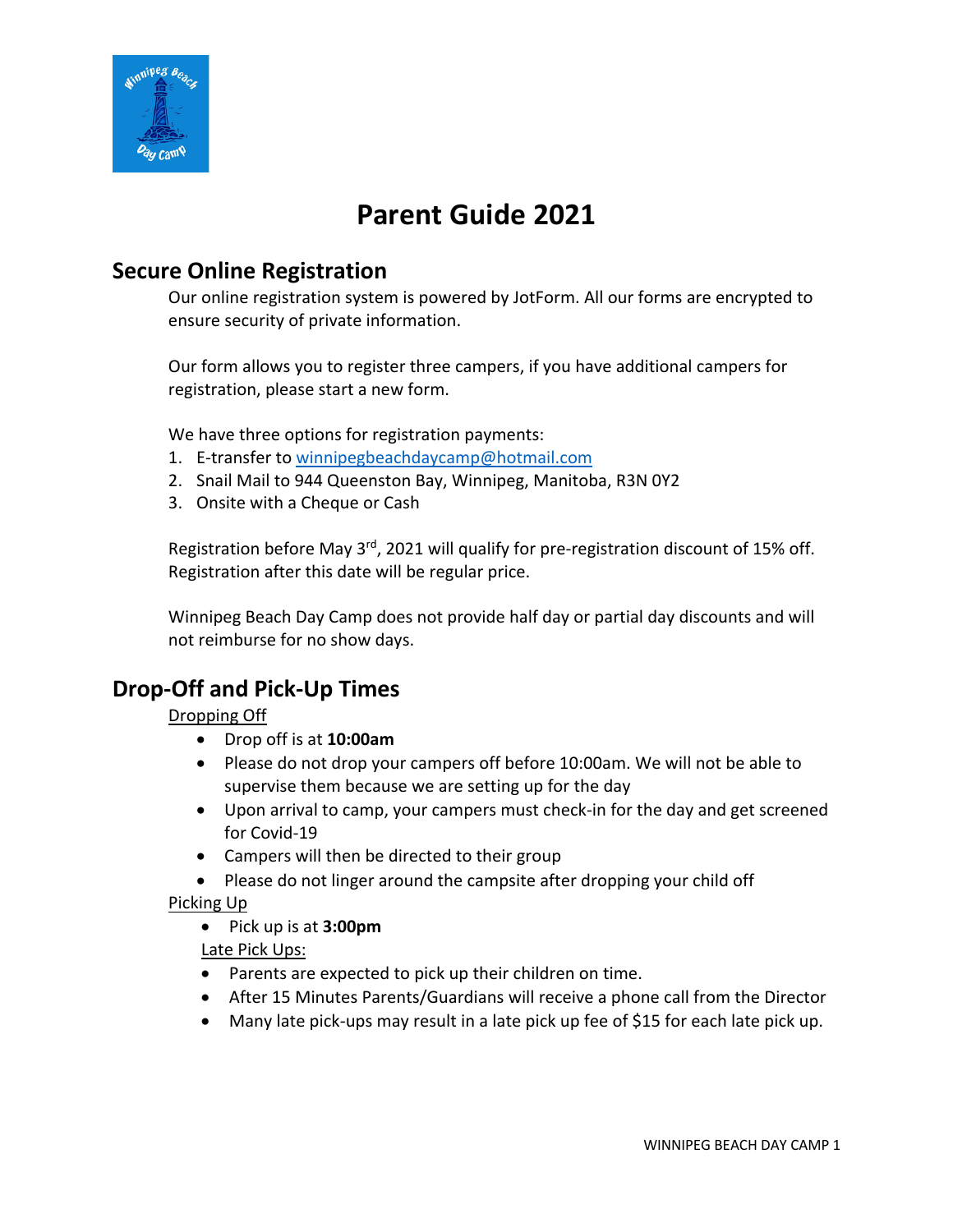

### **Lunches**

Nuts and Nut Product Policy

- For the safety of all campers, NUTS, PEANUTS AND NUT PRODUCTS ARE PROHIBITED FROM DAY CAMP PROGRAMS. Please be sure to read all product ingredient labels very carefully
- Pizza Fridays
	- Every Friday, we will order pizza for lunch from The Pizza Place as a Fundraiser for Winnipeg Beach Day Camp's Legacy Fund. Order Forms:
		- o Pizza order forms will be given to every camper in their backpack/lunchbox on Thursdays
		- o Please put the form & money a plastic baggy or envelope
		- o Forms will be collected Friday morning

Lunches & Snacks

- Please provide your children with snacks and lunch
- Your campers are using a lot of energy throughout the day and may get more hungry than usual. Please provide your child with enough food to give them energy throughout the day.
- Camp does not have microwaves or fridges for camper lunch use

## **What to Pack for Day Camp**

Clothes & Belongings

- Be sure to label all your child's belongings as Winnipeg Beach Day Camp will not be responsible for lost or missing articles.
- Please send your child in clothes that are practical for crafts & outdoor play Lost & Found:
- Winnipeg Beach Day Camp will have a lost & found bin. It is your responsibility to look through it if you think your child is missing something.

What to Bring

- Non-medical mask
- Hat
- Sunscreen
- Lunch & Snacks
- Change of Clothes
- Reusable Water Bottle filled with water
- Swimwear & swim shoes
- Towel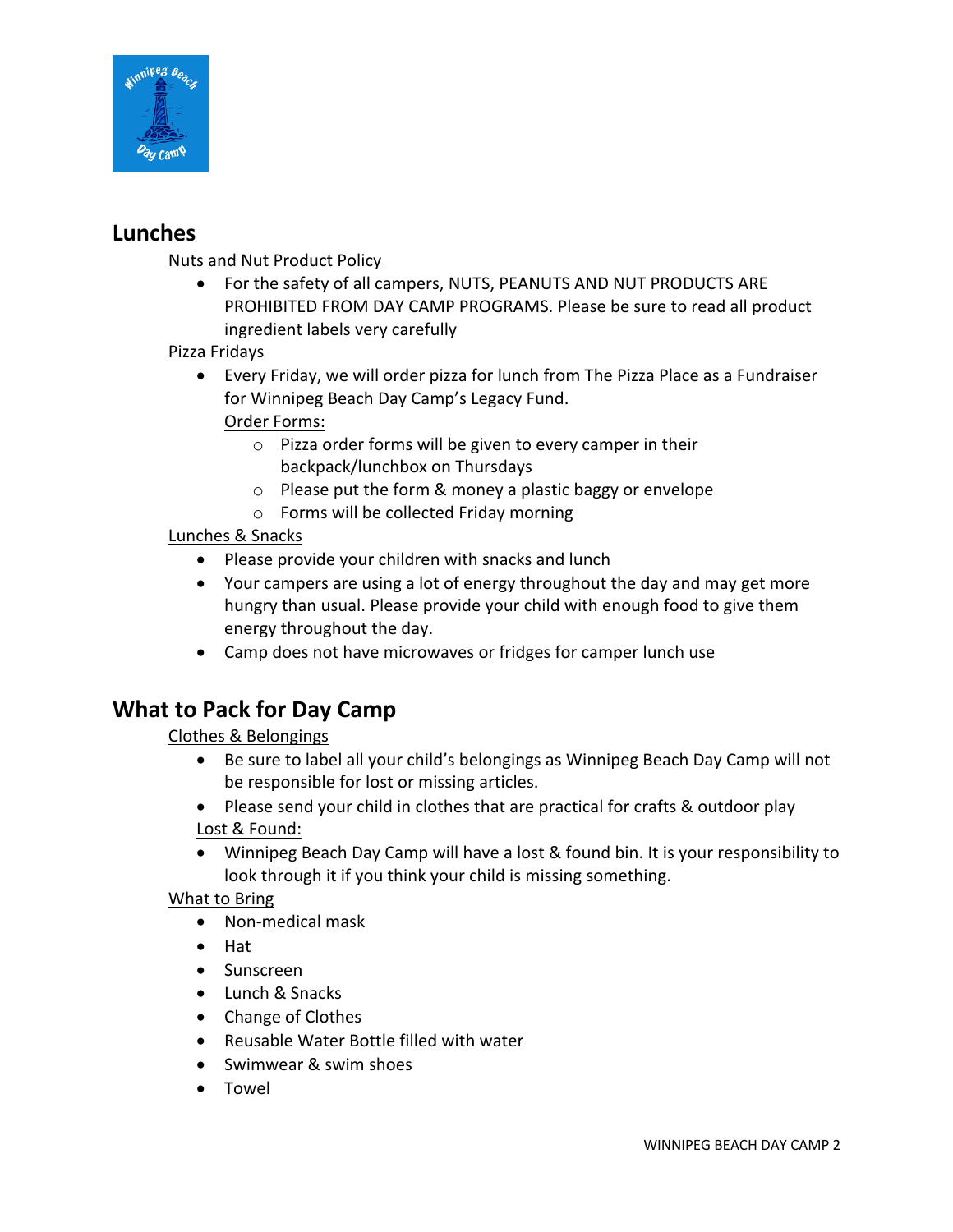

• Lifejacket

#### What NOT to Bring

- Toys from Home
- Electronics
- Valuables

#### What to Bring for Theme Weeks:

Week 1 (July  $5<sup>th</sup> - 9<sup>th</sup>$  2021): Science Week

- Dress up:
	- $\circ$  Mad Scientist Friday July 9<sup>th</sup>

Week 2 (July  $12<sup>th</sup> - 16<sup>th</sup> 2021$ ): Animals & Nature

• Dress up:

 $\circ$  Favourite animal or part of nature – Friday July 16<sup>th</sup>

- Week 3 (July  $19^{th}$   $23^{rd}$  2021): Superhero
- 1 Sock Thursday July  $22^{nd}$
- Dress up:
	- $\circ$  Superheroes Friday July 23rd

Week 4 (July  $26^{th}$  –  $30^{th}$  2021): Spirit

- Wear PJs Tuesday July  $27<sup>th</sup>$
- Crazy Hair/Hat Wednesday July  $28<sup>th</sup>$
- Tie Dye Thursday July 29<sup>th</sup>
	- o Bring a white t-shirt/item of clothes
	- o \*\* Camp will sell white t-shirts for \$10
- Colour War Friday July  $30<sup>th</sup>$ 
	- o Campers will be assigned a colour to wear!

Week 5 (August  $3^{rd}$  – 6<sup>th</sup> 2021): Land of Far Far Away

- Dress up:
	- o Imaginary Creature Friday August  $6<sup>th</sup>$

Week 6 (August  $9^{th}$  – 13<sup>th</sup>): Fun in the Sun

- Bike Tuesday August  $10^{th}$
- Dress up:
	- $\circ$  Bright Colours Friday August 13<sup>th</sup>

Week 7 (August  $16<sup>th</sup> - 20<sup>th</sup>$  2021): Talent

- Talent Show Friday August  $20<sup>th</sup>$ 
	- o Bring costumes or items your child may need to perform their talent!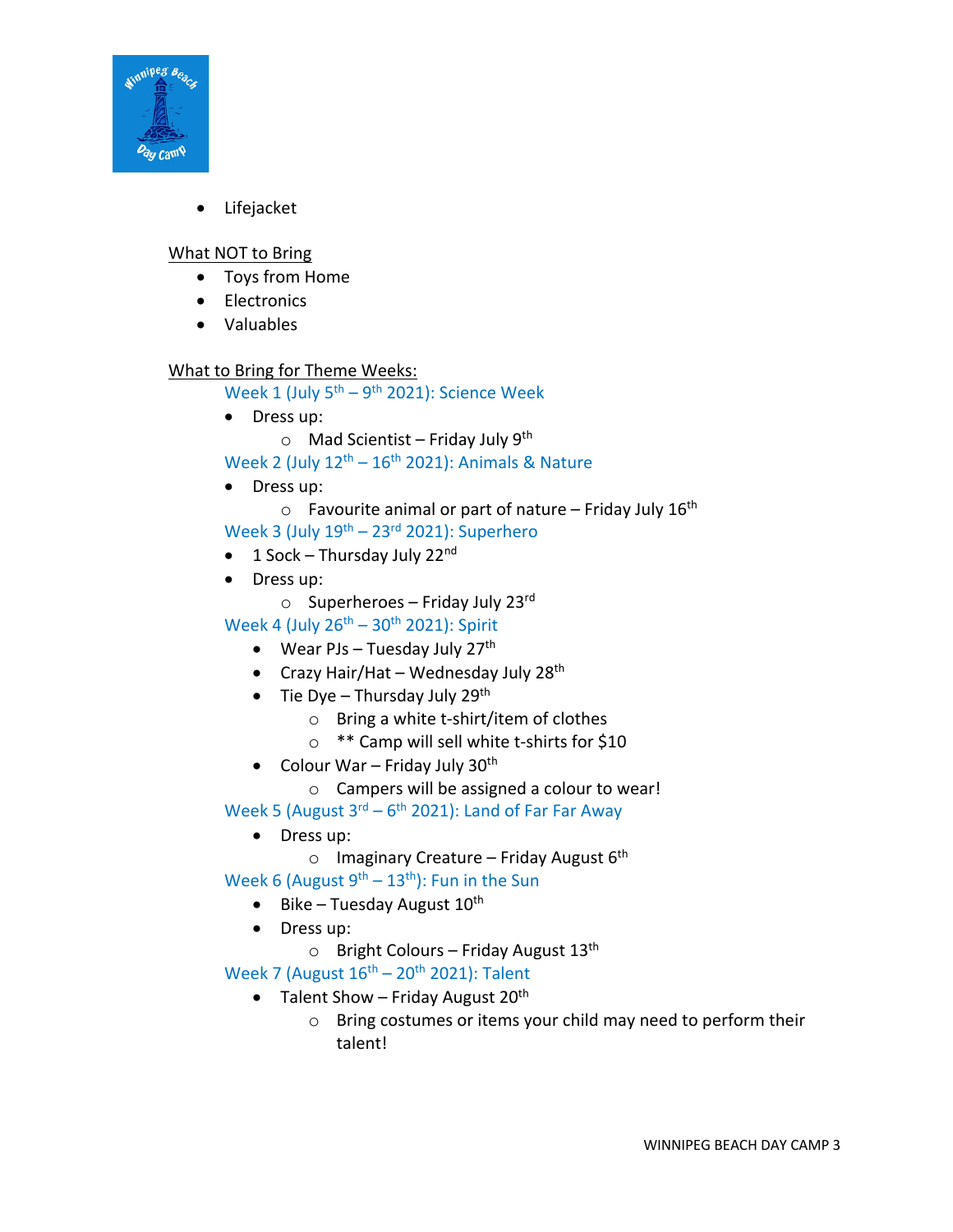

### **Camp Policies**

#### Covid Precautions

To limit potential COVID-19 exposure and transmission, we continue to follow Manitoba Health's recommendation and guidelines. The Health and Safety of the children in our programs, our staff and volunteers remain at the forefront of our planning.

- Prior to the start of camp, families will be asked to sign a COVID-19 waiver. Campers will NOT be permitted on our campsite until this form is read and signed.
- Upon arrival to day camp, families are screened with COVID-19 related questions. If someone answers yes to any of the screening questions, they will not be able to participate in programming and will be instructed to contact Manitoba Health Links for further direction
- Staff will teach simple, age-appropriate physical distancing strategies and use visual markets to promote proper spacing between children while attending camp
- Children and staff will wash hands or sanitize upon arrival, before and after eating, after a cough or sneeze and after bathroom use
- Shared equipment and high touch surfaces will be sanitized regularly
- All staff must have a minimum of one Covid-19 vaccine to work at camp.
- All campers, staff and parents/guardians MUST wear a mask when inside the Winnipeg Beach Day Camp office.

#### Camp Absences

- If your child must be away from camp for any unexcepted reason such as illness please call (204) 899-1800 or email winnipegbeachdaycamp@hotmail.com
- If your child must be away due to a planned reason such as an appointment, please call (204) 899-1800 or email winnipegbeachdaycamp@hotmail.com
- No refunds will be issued for missed day unless it has been cleared with the camp Director

Cancellations:

- Cancellations made 24 hours in advance will receive a refund in full
- Cancellations made in less than 24 hours will not receive a refund in full
- Cancellations can be made by phone or email

#### Tax Receipt Information

- Payments made before July  $5<sup>th</sup>$  will receive a tax receipt via email
- Payments made after July  $5<sup>th</sup>$  will receive a physical tax receipt in their oldest child's lunchbox/backpack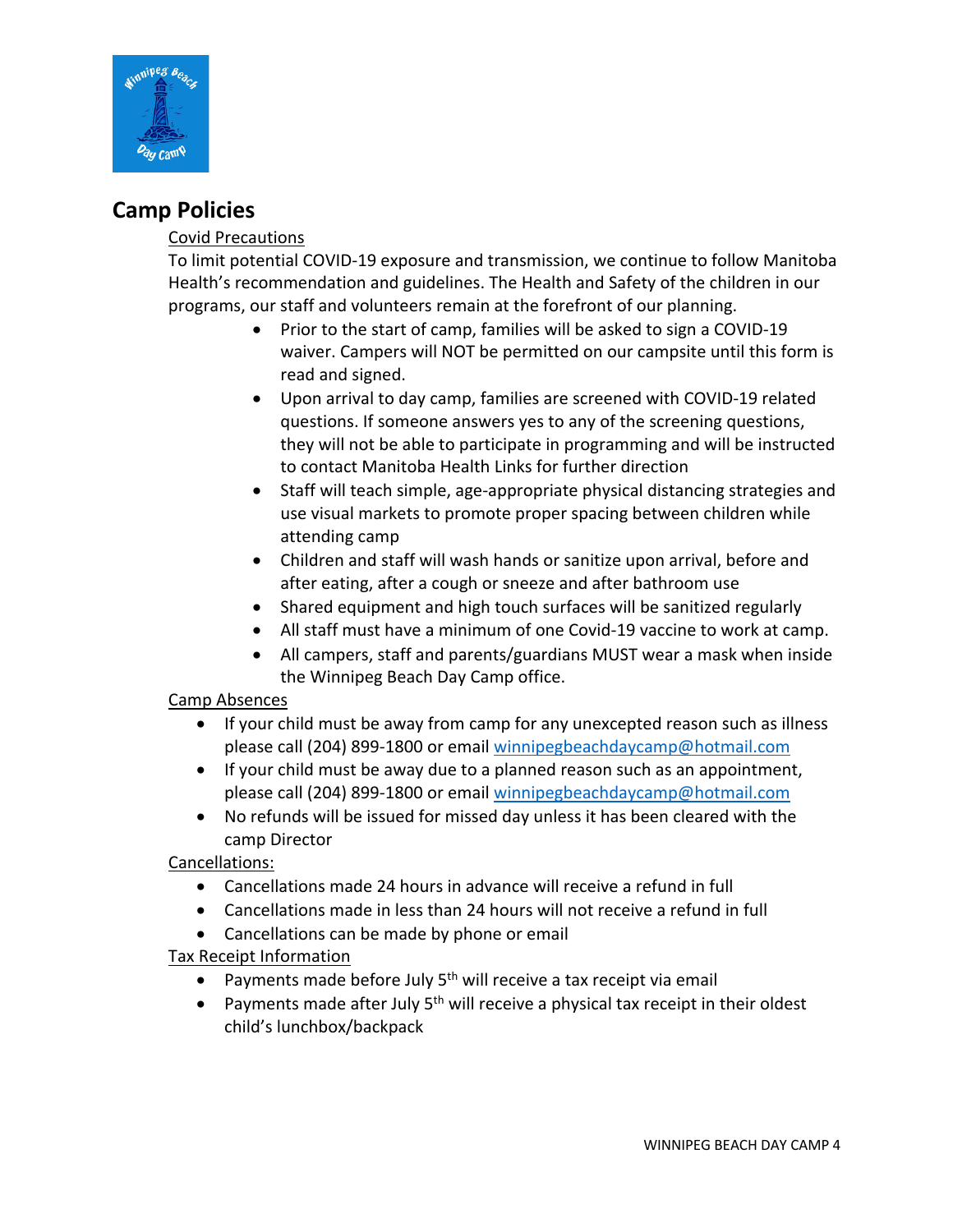

#### Camper Groups

- Campers are assigned to their group based on their age and the year they were born
- Campers may not switch groups

### **Schedules:**

### Kinder Camp Daily Schedule

- 10:00 10:30 Craft (optional) and free play
- 10:30 10:45 Hill time!
- 10:45- 11:00 Wash hands, snack, and story time
- 11:00 11:30 Kid's yoga, sing songs and dance  $\frac{12}{3}$
- 11:30 12:00 Group games and kinder buddies
- 12:00 1:00 Wash hands, lunch, re-apply sunscreen, change if we are going to

beach

- 1:00 2:30 Play at beach or park  $\triangle$
- 2:30 3:00 Wash hands, second snack (optional), group game
- 3:00 pick up
- Note: Every Monday we get to do a craft ran and planned by Lindsay!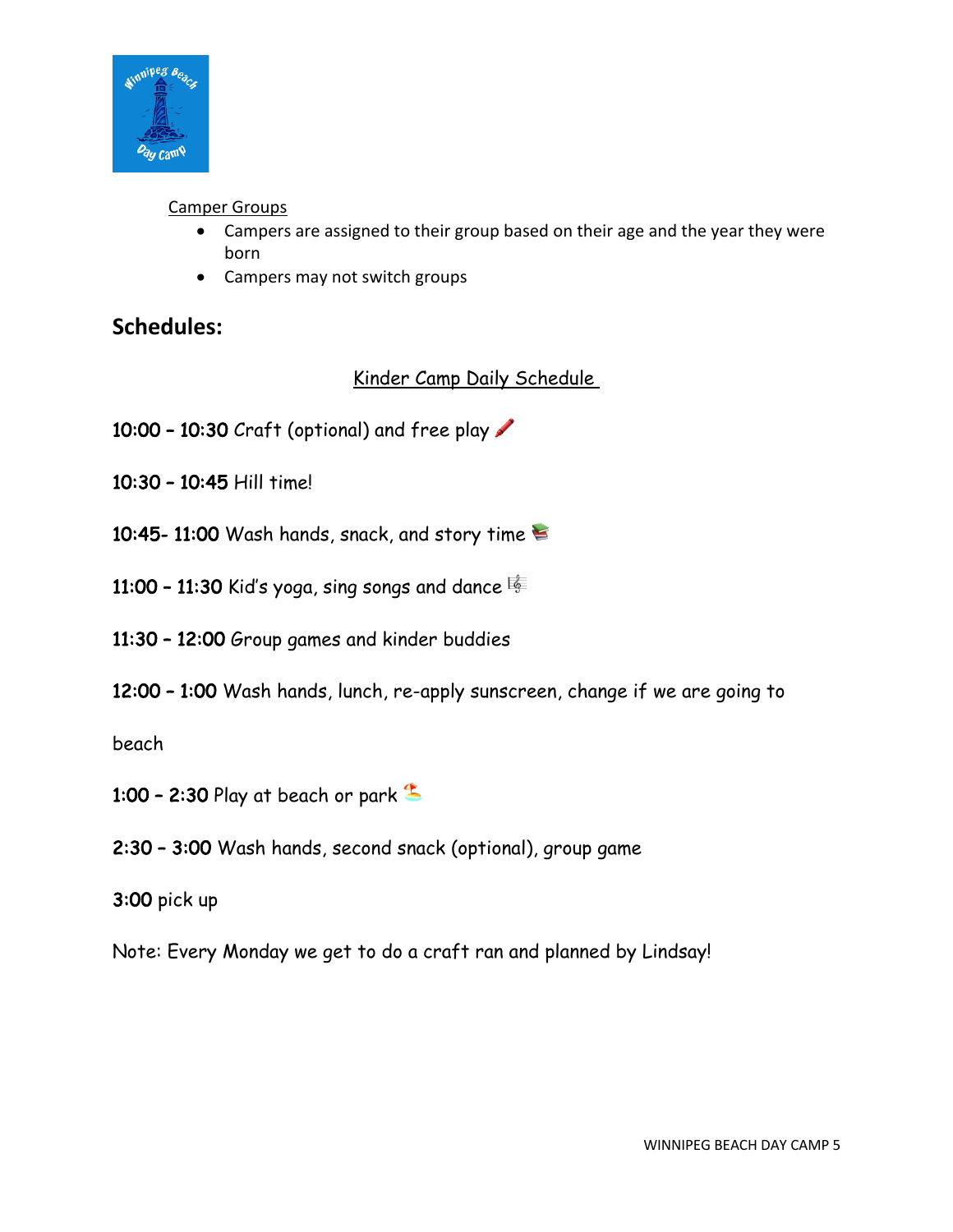

#### General Camper Daily Schedule

Arrival to Camp Check in, sanitize hands, & covid screening

10:00-10:30 Activity planned by the group leader in their groups.

- 10:30-10:45 Hill Time: where we sing camp songs and do one activity all together
- 10:45-10:55 Wash Hands
- 10:55 -11:05 Snack
- 11:00-11:05 Wash Hands
- 11:05-11:45 Rotation 1: Group Time OR Art with Lindsay
- 11:45-12:00 Wash Hands
- 12:00-12:15 Lunch Time: must have 15 minutes of sit-down time with supervision
- 12:15-12:20 Wash Hands
- 12:20-1:00 Recess
- 1:00-2:30 Go to the park or swimming depending on the weather.
- 2:30-2:35 Wash Hands
- 2:30-3:00 Rotation 2: Group Time